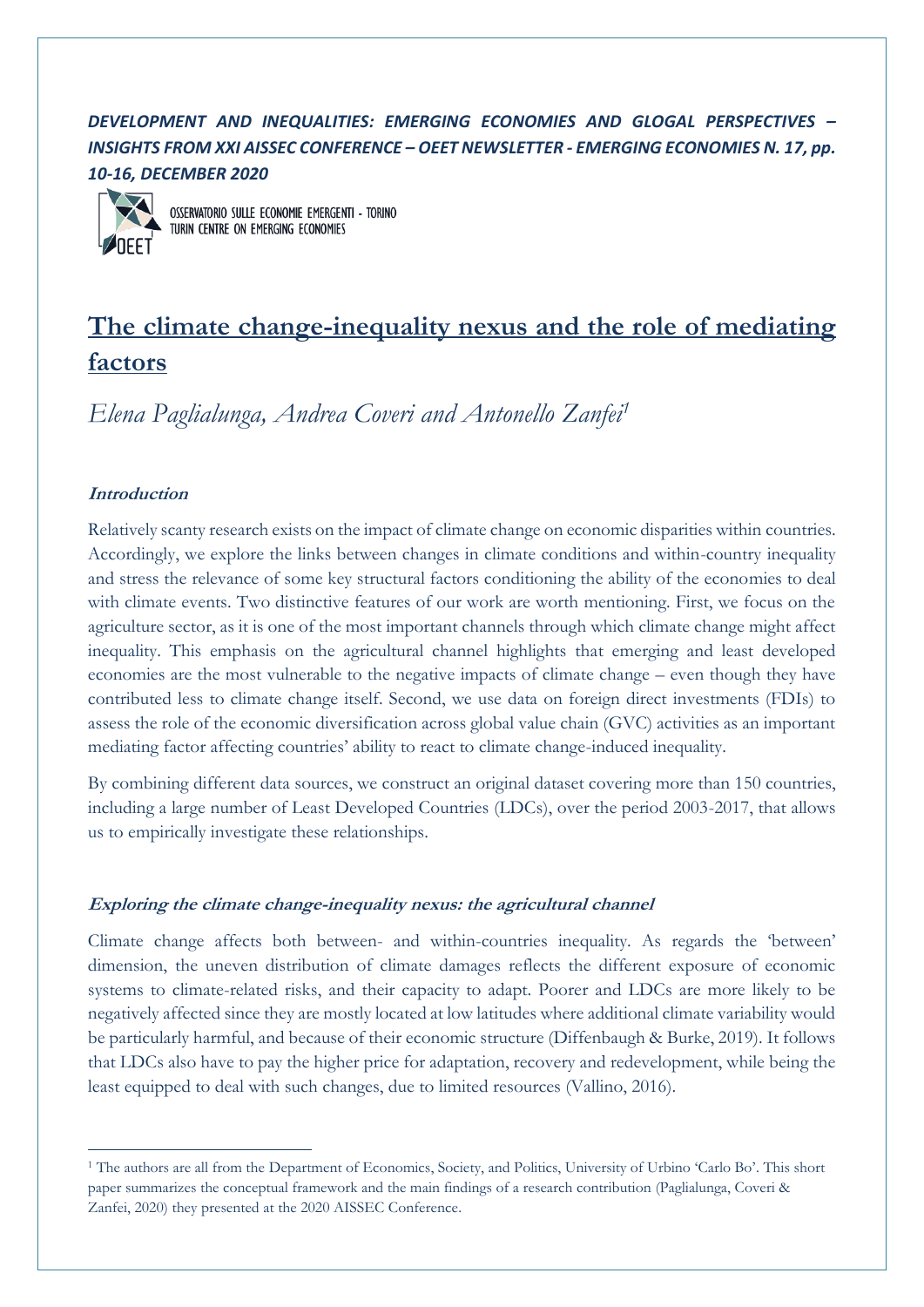Recent studies have shown that the effect of climate change on between-country inequality is intertwined with the within-country dimension, as its impacts are heterogeneous across population groups, with poor people being more deeply affected (Hallegatte & Rozenberg, 2017). This suggests the emergence of a vicious cycle, as the most disadvantaged social groups are also the most vulnerable to climate change because of their higher dependence on natural resources, larger exposure to extreme climate conditions and lower adaptive capacity (Angelsen & Dokken, 2018). For example, poorer households often live in marginalized areas, which are more exposed to natural disasters and climate-induced diseases, and, at the same time, might not afford health insurance or lack access to medical facilities (with the most dramatic consequences arising in developing countries) (Castaneda et al., 2018).

In this context, extant literature suggests that agriculture is among the main channels through which climate change affects poverty and economic inequality, especially in LDCs (Rao et al., 2017). On the one hand, climate change may result in negative effects on the income of farmers, with more pronounced impact on rural income in developing countries (Dell et al., 2014). On the other hand, climate change tends to increase food prices, producing harmful consequences especially in LDCs where the share of households' income dedicated to food consumption is higher (Bandara & Cai, 2014). In addition, climate change may reduce labour productivity and lead to output losses, mainly in the agriculture sector (Day et al., 2019). Accordingly, our analysis of climate change induced inequality will account for the share of population living in rural areas and for the employment in the agricultural sector.

#### **Economic, technological and institutional drivers of inequality and the role of GVCs**

Other divers of income disparities must be kept into account when exploring climate change-inequality nexuses.

First, the impact of economic and technological development has received a considerable attention in extant literature on income inequality. Our analysis accounts for these drivers by controlling for different measures such as GDP per capita and its square, industry share of value added, the share of population living in rural areas, and the share of population having access to electricity (Kuznets, 1955; Young, 2013; Castaneda et al., 2018). In addition, the skill- and capital-biased character of technological change makes the latter a crucial determinant of income disparities (Autor et al., 1999) and proxies of it are also included in our investigation. Second, we control for the role of institutions, as they define countries' capability to effectively respond to adverse phenomena (including climate-related extreme events) and to provide social safety nets for different segments of population (Sarkodie & Strezov, 2019). Finally, economic globalization, in terms of both trade and capital account openness, is likely to impact on income distribution by fostering skill-biased technological change and by affecting the bargaining power of labour with respect to capital (Feenstra & Hanson, 1996; Rodrik, 1997). Accordingly, we also account for the modern GVC-driven international fragmentation of production, paying special attention to the role of (inward) FDIs and their dispersion across value chain activities in shaping distributional dynamics (Gereffi et al., 2005; Antràs, 2019). Building on Hartmann et al. (2017) – who show that the economic diversification of the productive structure of a country is a key driver of its pattern of income inequality – we suggest that the functional specialization induced by the rise of GVCs can unfold at the detriment of a more equal distribution of income, while a greater GVC diversification (defined as a higher dispersion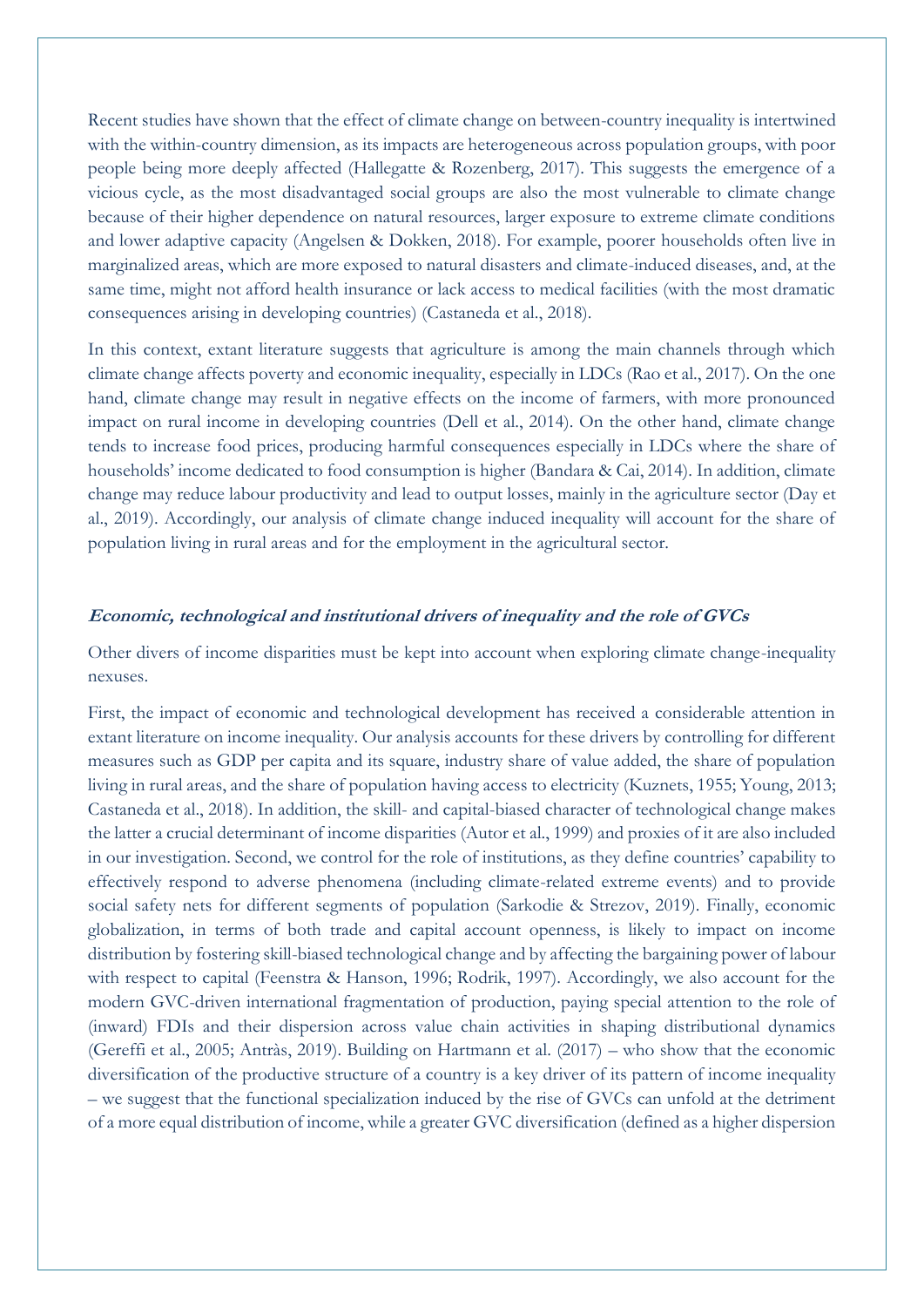of FDIs across value chain activities<sup>1</sup>) maybe help the process of structural upgrading of receiving economies, with beneficial effects on income distribution.

In addition, we suggest that a higher GVC diversification may play a positive role in increasing the economic resilience of countries by reducing the vulnerability to adverse phenomena (Pike et al., 2010) and making conversion of domestic production easier in case of artificial disasters or climate-induced extreme events. In other terms, we argue that a more balanced participation of economies in GVCs might constitute an alleviating factor of the adverse consequences of climate change on income inequality (Birthal & Hazrana, 2019).

#### **Results of the empirical analysis**

Figure 1 provides a graphical representation comparing the country-average (2003-2017) of income inequality, in terms of Gini index from SWIID database (panel a), to the Notre Dame Global Adaptation Initiative (ND-GAIN) index (panel b). The ND-GAIN is an indicator of climate vulnerability constructed such that a higher value indicates that a country is less vulnerable to climate change, i.e. the higher the value, the more resilient the country is. By comparing panel a and panel b in Figure 1 (and as summarized in panel c), we observe that countries characterized by higher level of income inequality (larger value of the Gini index) are also the most vulnerable to climate change (lower value of the ND-GAIN index).

#### *Figure 1. Gini index and ND-GAIN index*





<sup>&</sup>lt;sup>1</sup> We classify the FDIs activities according to three GVC stages: upstream (e.g. R&D, Design, Education & Training, ICT); production (e.g. Manufacturing, Extraction); downstream (e.g. Business Services, Logistics, Distribution).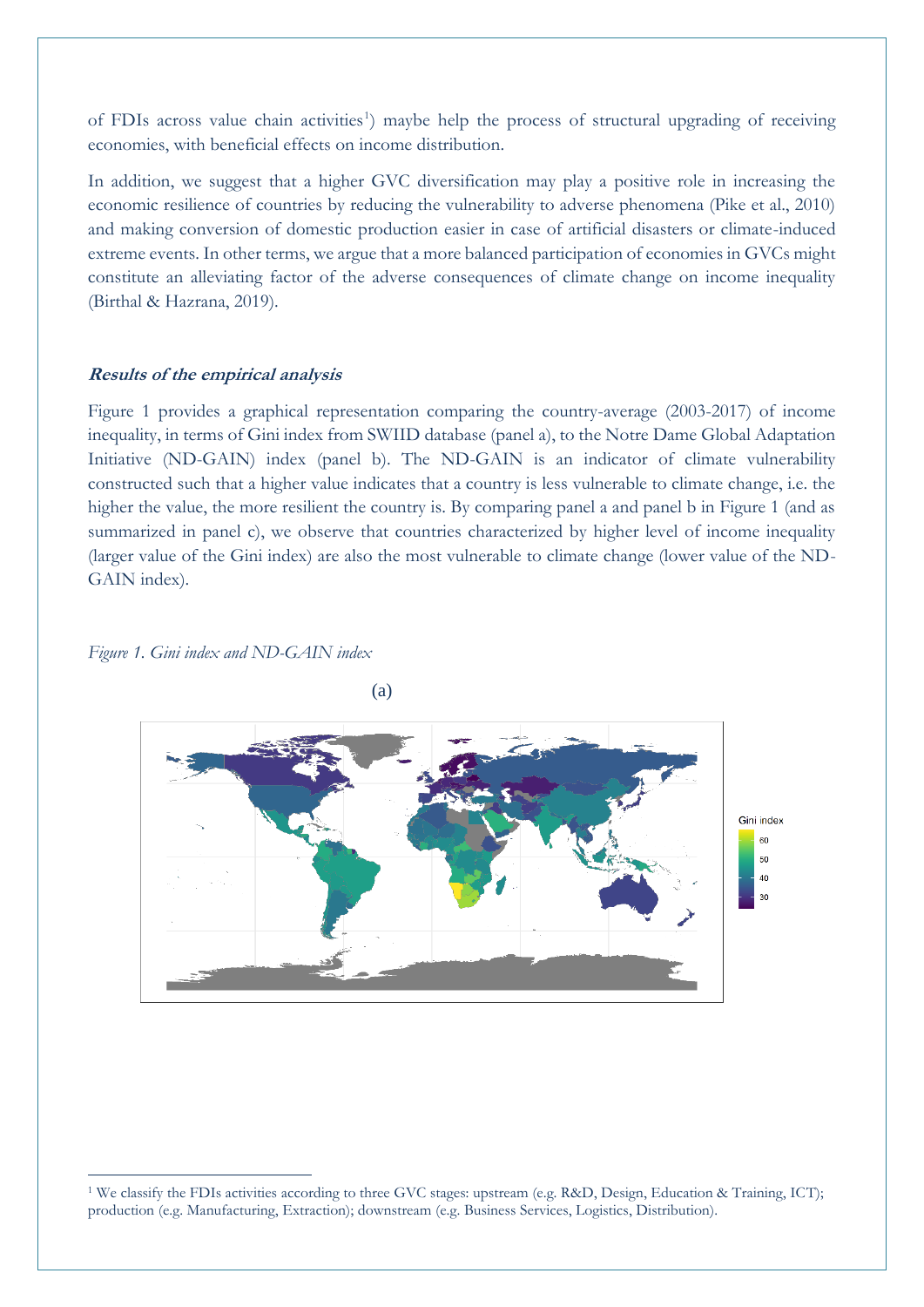

*Source: authors' elaboration on SWIID and ND-GAIN data. In graphic (c), axis x and axis y indicate respectively the scorings of ND\_GAIN and Gini index of studied countries.*

ND GAIN

60

**Fitted values** 

80

40

Gini index (post-tax)

20  $20$ 

We summarize here the results we obtained using regression techniques to empirically explore the correlation between climate change and inequality illustrated in Figure 1, controlling for different confounders and mediating factors (details are available in Paglialunga, Coveri & Zanfei, 2020). To do so we built our climate variables using monthly data on temperature and precipitation and calculated indicators signaling the existence of a warming trend, of drying/flooding anomalies, and whether a country has been hit by extreme events<sup>2</sup>. We further controlled for the main determinants of economic inequality, country and time fixed effects to identify the impact of climatic variations on within-country income distribution.

<sup>2</sup> Monthly data on temperature and precipitation has been taken from Climatic Research Unit, University of East Anglia.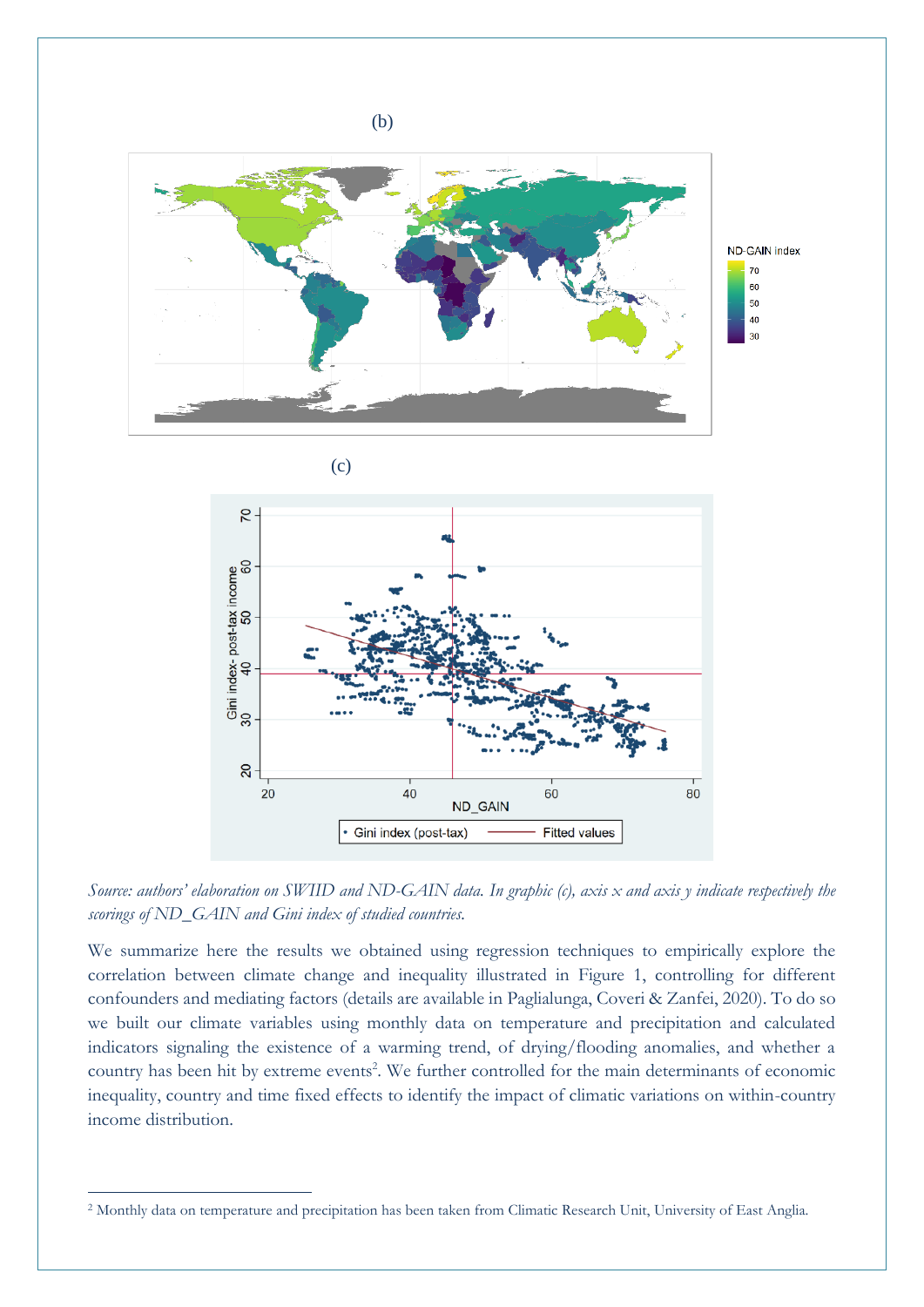Our estimation results show that both temperature increase and precipitation anomalies have a strong and statistically significant effect in worsening income inequality. We also find that the impact of temperature increases on income distribution is stronger in the presence of high shares of population living in rural areas and of workers employed in the primary sector, hence confirming the importance of the agricultural channel through which climate change affects income distribution.

Moreover, we find that opening economies to foreign capital flows might exacerbate inequality in some circumstances, especially when the insertion of countries in GVCs as captured by inward FDIs goes hand in hand with the hyper-specialization in selected GVC functions. Conversely, the diversification across value chain activities of incoming cross-border investment flows – allowing an increasing sophistication and economic complexity of local economies' production structure – emerges as a resilience-enhancing factor which results negatively associated with within-country inequality.

#### **Conclusions**

According to the IPCC report (IPCC, 2014), catastrophic consequences will be triggered inasmuch as average global temperature will be allowed to exceed 1.5°C – or, at worst, 2°C – pre-industrial levels. The dramatic effects of environmental degradation have already manifested in diverse forms, such as heat extremes, heavy precipitations, droughts, rising sea levels, floods, mudslides, water scarcity and biodiversity losses, with corresponding impacts on health, livelihoods, food security, water supply, and human security (Markandya et al., 2017). As a matter of fact, Eckstein et al. (2018) estimate that the consequences of extreme climate events have amounted to \$174 billion (PPP) per year on average from 1998 to 2017 in terms of global economic losses.

Extant evidence also suggests that the impact of climate change is heterogeneous between-countries, with LDCs and poor regions suffering the highest costs. However, few studies have explicitly addressed the impact of climate-related events on within-country inequality, although the latter is the dimension that has deteriorated the most in last decades (Milanovic, 2016).

Based on an original dataset covering more than 150 countries over the period 2003-2017, we have shown that countries characterized by higher level of income inequality (larger value of the Gini index), are also the most vulnerable to climate change (lower value of the ND-GAIN index). Empirical results permit to further explore the climate change-inequality nexuses. Controlling for a large number of determinants of inequality detected by the literature, we find that climate-induced influence on income inequality is stronger in rural areas, which is consistent with higher levels of exposure to climate risks.

We also find that while inward FDIs per se induce a more unequal distribution of income, cross-border investments in most upstream functions of the value chain foster the creation of better-paid jobs and tend to reduce income inequality. Finally, the evidence provided shows that a more even distribution of FDIs across value-adding activities contributes to reduce inequality and alleviate the worsening impact that climate change exerts on income distribution by increasing the economic resilience of countries to external shocks, including environmental-related extreme events.

Given the adverse impact that climate change consequences have on individual income distribution, it is important to stress that the burden of climate mitigation should not fall disproportionally on the poorest segments of population. In other words, climate mitigation policies should be designed in a way that does not determine additional income disparities on top of the dismal effects of climate change.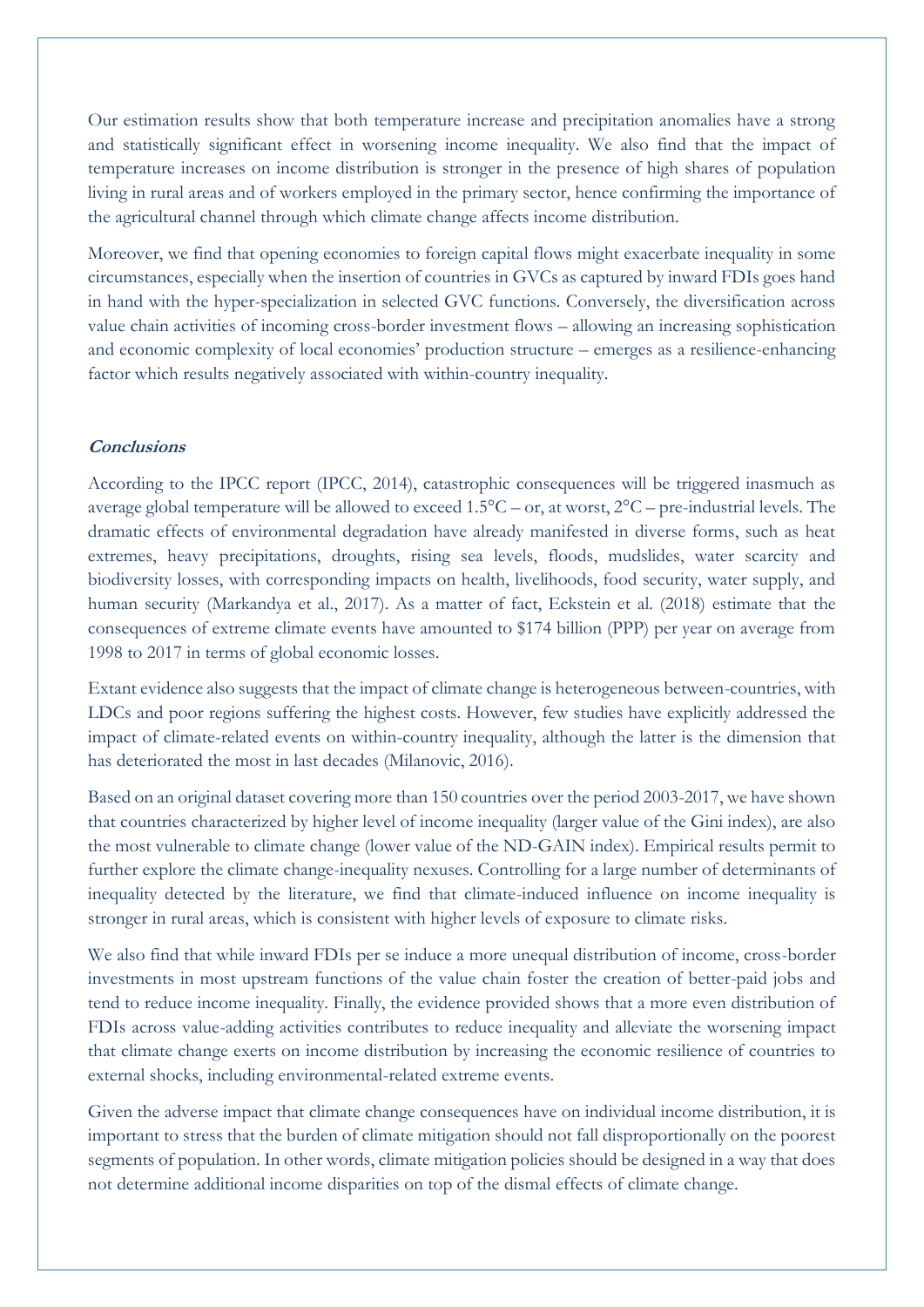### **References**

Angelsen, A., Dokken, T. 2018. Climate exposure, vulnerability and environmental reliance: A crosssection analysis of structural and stochastic poverty. Environment and Development Economics, 23(3), 257-278.

Antràs, P. 2019. Conceptual Aspects of Global Value Chains. NBER Working Papers, no. 26539.

Autor, D. H., Katz, L. F., & Krueger, A. B. 1999. Computing inequality: Have computers changed the labor market? Quarterly Journal of Economics, 113 (4), 1169–214.

Bandara, J. S., & Cai, Y. 2014. The impact of climate change on food crop productivity, food prices and food security in South Asia. Economic Analysis and Policy, 44(4), 451-465.

Birthal, P. S., & Hazrana, J. 2019. Crop diversification and resilience of agriculture to climatic shocks: Evidence from India. Agricultural Systems, 173, 345-354.

Castaneda, R.A., Doan, D.D.T., Newhouse, D.L., Nguyen, M.C., Uematsu, H., & Azevedo, J.P. W.D. (2018). A new profile of the global poor. World Development, 101, 250-267.

Day, E., Fankhauser, S., Kingsmill, N., Costa, H., & Mavrogianni, A. 2019. Upholding labour productivity under climate change: an assessment of adaptation options. Climate policy, 19(3), 367-385.

Dell, M., Benjamin, F. J., & Benjamin, A. O. 2014. What Do We Learn from the Weather? The New Climate–Economy Literature. Journal of Economic Literature, 52(3), 740–98.

Diffenbaugh, N. S., & Burke, M. 2019. Global warming has increased global economic inequality. Proceedings of the National Academy of Sciences, 116(20), 9808-9813.

Eckstein, D., Marie-Lena, H., & Winges, M. 2018. "Global Climate Risk Index 2019: Who suffers most from extreme weather events? Weather-related loss events in 2017 and 1998 to 2017". Briefing Paper. Bonn and Berlin: Germanwatch e.V.

Feenstra, R. C., & Hanson, G. H. 1996. Globalization, Outsourcing, and Wage Inequality. American Economic Review, 86(2), 240–5.

Gereffi, G., Humphrey, J., & Sturgeon, T. 2005. The governance of global value chains. Review of International Political Economy, 12(1), 78–104.

Hallegatte, S., Rozenberg, J. 2017. Climate change through a poverty lens. Nature Climate Change, 7, 250–56.

Hartmann, D., Guevara, M. R., Jara-Figueroa, C., Aristarán, M., & Hidalgo, C. A. 2017. Linking economic complexity, institutions, and income inequality. World Development, 93, 75-93.

IPCC. 2014. Climate Change 2014: Impacts, Adaptation, and Vulnerability. Contribution of Working Group II to the Fifth Assessment Report of the IPCC, Part A. Cambridge University Press: Cambridge (UK and USA).

Kuznets, S. 1955. Economic growth and income inequality. American Economic Review, 45(1), 1-28.

Markandya, A., Paglialunga, E., Costantini, V., & Sforna, G. 2017. Global and Regional Economic Damages from Climate Change. In Oxford Research Encyclopedia of Environmental Science. Oxford: Oxford University Press.